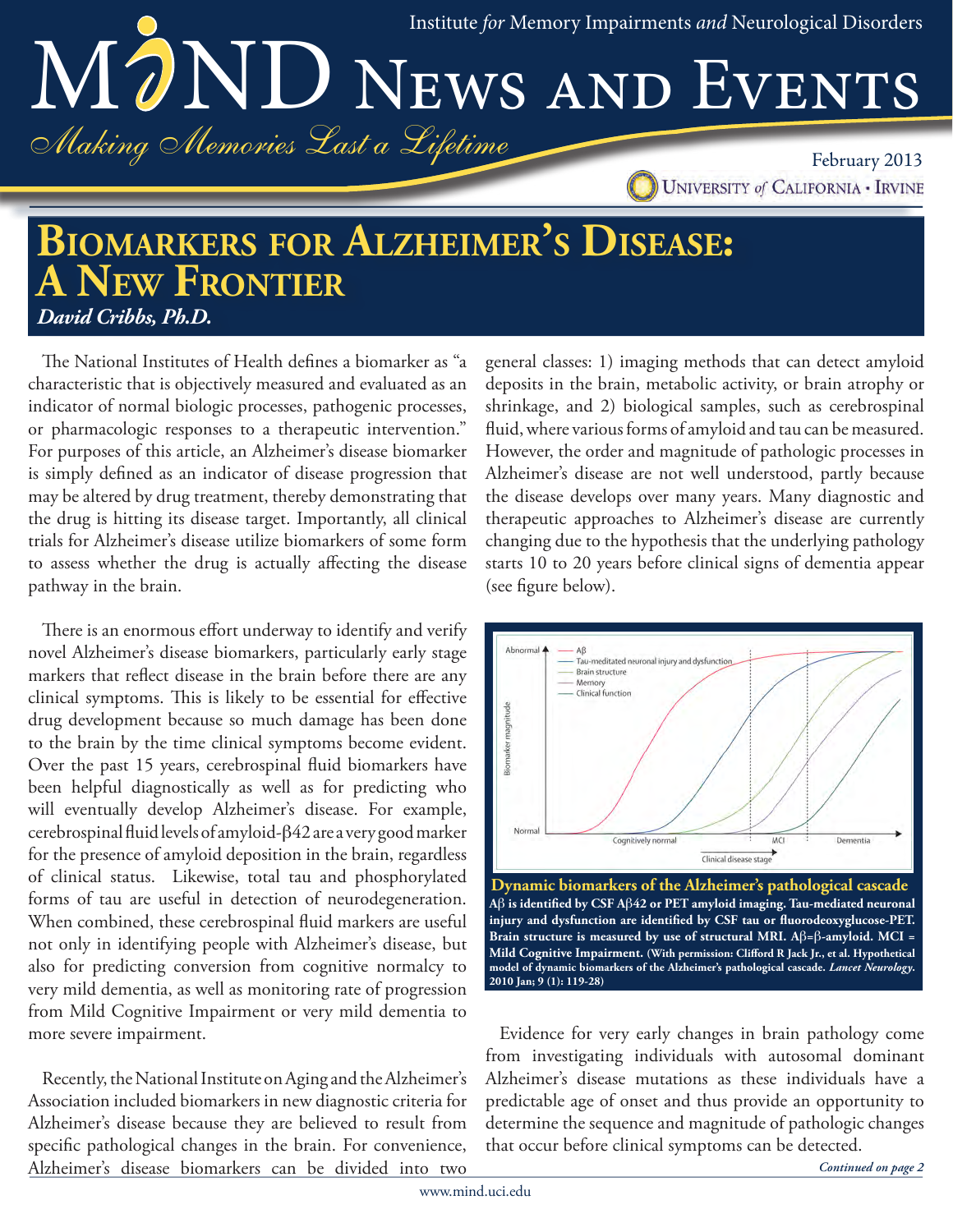## **From the Director...**

## Frank LaFerla, Ph.D.



espite the tremendous progress in Alzheimer's research, as of 2013, there are still no drugs or other therapies to definitively prevent, treat, or cure the disease. Now more than ever, it is time for us to marshal our resources to fight the war on this disease in much the same way that was done for cancer. The war on cancer began with the signing of the National Cancer Act of 1971 by President Nixon. I believe historians will eventually record that the war on Alzheimer's disease began with the signing of the National Alzheimer's Project Act by President Obama in January 2011. Now more than two years later, the first National Alzheimer's Plan has been released, and the President's fiscal year 2013 budget proposal includes \$100 million in additional funding

for research, education and awareness, outreach, and caregiver support. This is certainly a step in the right direction, but still woefully inadequate.

With a new case of Alzheimer's disease developing every 68 seconds in the USA, the scale of the problem we are facing is simply colossal. As a result, UCI MIND seeks to establish strong partnerships with all interested stakeholders. Working together, we'll be able to harness our energies to maximize resources so that everyone with a vested interest understands the critical aspects of the disease course as well as how to best care for a loved one, and also to ensure that the pace of research continues, because the bottom line is that only research will identify an effective prevention, treatment or cure for this debilitating and awful disease.

We thank you for your support and urge you to engage your community of family, friends, and colleagues in this critical fight against a disease that will rob escalating numbers of Amercians - at least 13.8 million by 2050 - of their most precious memories.

## **BIOMARKERS FOR ALZHEIMER'S DISEASE: A NEW FRONTIER** (CONTINUED FROM PAGE 1)



The Dominantly Inherited Alzheimer Network (DIAN) is a collaborative effort of international Alzheimer disease centers that are conducting a multifaceted prospective biomarker study in individuals who are at risk for Autosomal Dominant Alzheimer's Disease (ADAD). These researchers found that ADAD was associated with a series of pathophysiological changes over decades in cerebrospinal fluid biochemical markers of Alzheimer's disease, brain amyloid deposition, and brain metabolism as well as progressive cognitive impairment. Concentrations of amyloid- $\beta$ 42

in the cerebrospinal fluid appeared to decline 25 years before expected symptom onset. Amyloid- $\beta$  deposition, as measured by positron-emission tomography with the use of Pittsburgh compound B (PiB), was detected 15 years before expected symptom onset. Increased concentrations of tau protein in the cerebrospinal fluid and an increase in brain atrophy were detected 15 years before expected symptom onset.

Rapid advances in the identification of Alzheimer's disease biomarkers now make it possible to detect Alzheimer's disease pathology in the preclinical stage of the disease in cognitively normal individuals. There currently is great optimism that improvements in Alzheimer's disease biomarkers will make it possible to select high-risk populations for clinical trials. In vivo visualization of Alzheimer's disease neuropathology and biological, biochemical or physiological confirmation of the effects of treatment likely will substantially improve development of new, more effective drugs.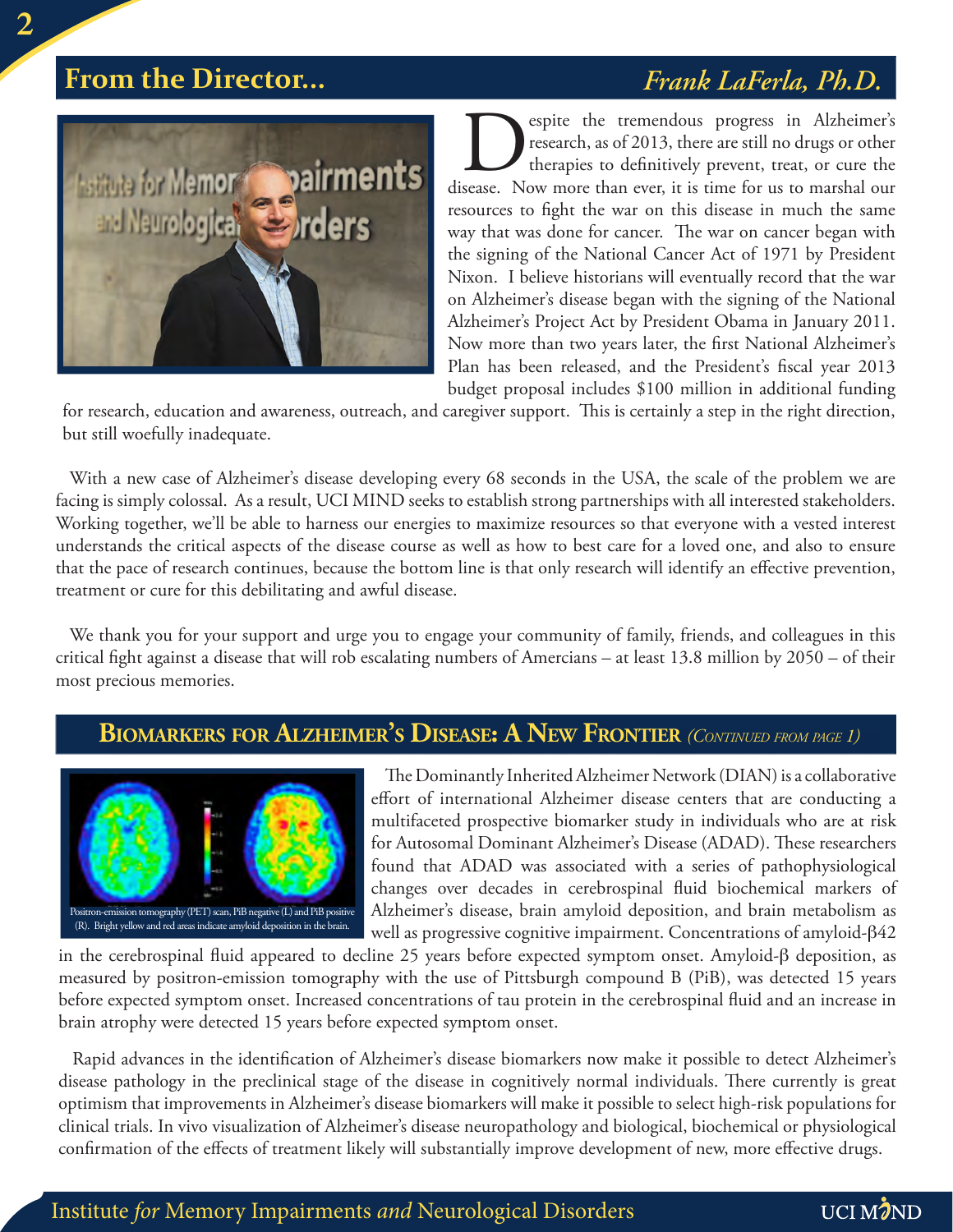

Time of Your Life, June 22, 2013 is the premiere event supporting Alzheimer's research at UCI MIND. Each year, guests enjoy a memorable evening that helps move us closer to a world without Alzheimer's. With support of our donors, UCI MIND is pursuing research to make memories last a lifetime. Proceeds from 2013 Time of Your Life will fund vital research directed at effectively treating and preventing this devastating disease.

Time of Your Life 2013 is being spearheaded by four couples committed to ending Alzheimer's disease, Dr. Jacqueline DuPont and Marc Carlson, Linda and Burton Young, Rosemary and Rand Sperry, and Alice and Sean Cowell.



Our passionate Co-Chairs have planned something new and exciting for you! This year's event will take us back to cherished memories of holidays past, even as we make new memories today. Time of Your Life guests will celebrate the holidays – then and now – on a new date, Saturday, June 22, 2013, in the new Hangar at the Orange County Fairgrounds. Come celebrate with us!

· Valentine's Day • Halloween and Thanksgiving

#### · Holidays at the Lodge • A Happy New Year's Eve Countdown in the Big Apple

All funds raised by Time of Your Life will be used to enable our team of world-renowned scientists to pursue innovative, cutting edge research into the cellular, molecular and clinical risk factors for Alzheimer's disease and other neurodegenerative disorders. Notable projects underway today include development of a new mouse model which mimics the sporadic and most common form of Alzheimer's disease, immunization techniques, and creation of induced pluripotent stem cells (iPS) from one's own skin for investigation as a potential treatment modality.

Hundreds of volunteers have made a lifetime commitment to participating in the Institute's long-term study on memory and aging, including brain donation upon death. As the only NIH-designated Alzheimer's disease center in Orange County, and one of only 29 in the nation, UCI MIND is at the forefront of scientific breakthroughs, from the bench to the bedside.

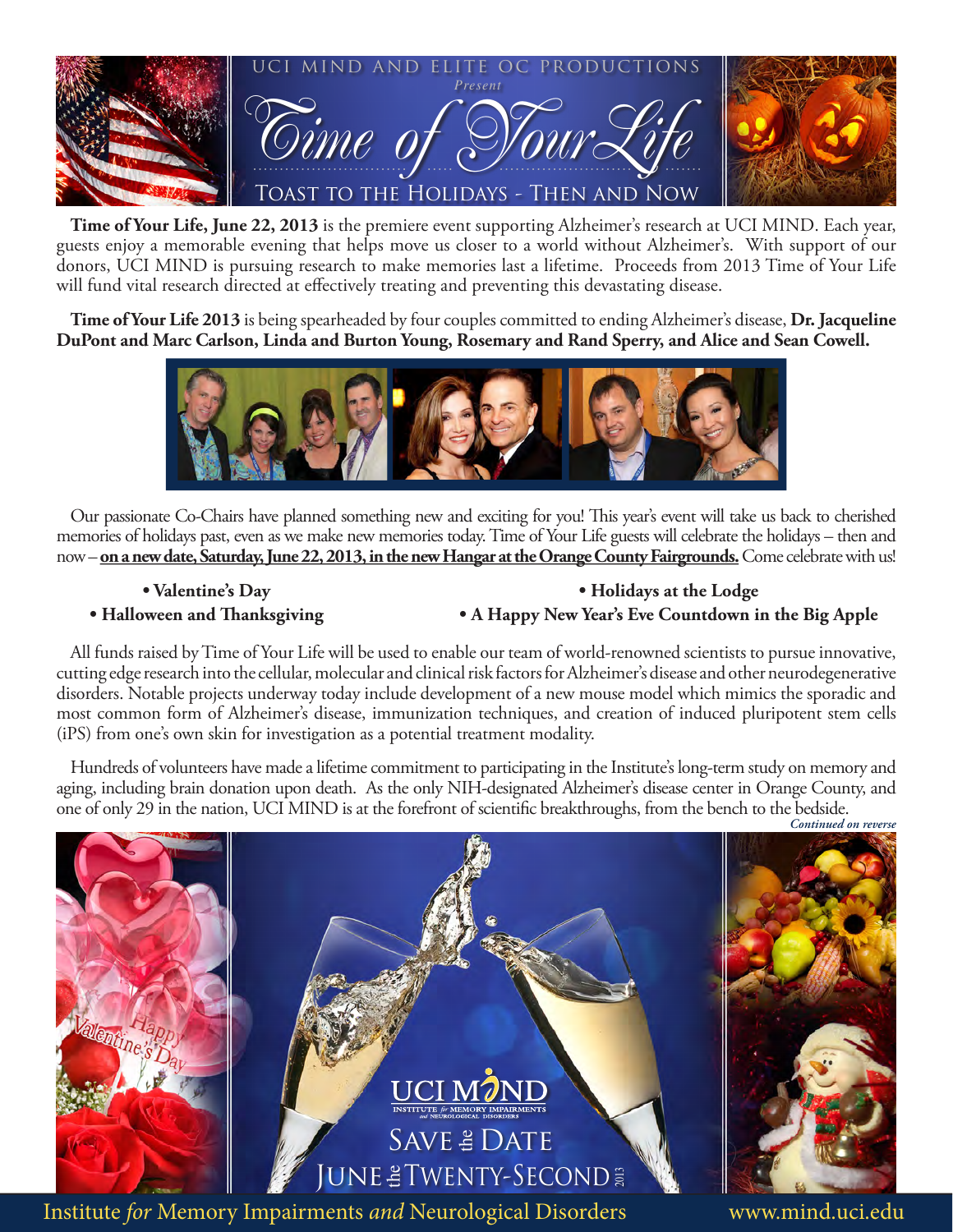## **RESEARCH TODAY. HOPE TOMORROW**

The impact of Alzheimer's on families, the healthcare system, and our society as a whole is staggering today and will grow exponentially over the next 20 years as our population ages. Each day, over 10,000 Boomers are turning 65 – the age at which risk for Alzheimer's disease begins to increase dramatically. Costs associated with caring for people with Alzheimer's disease are expected to escalate to \$1.1 trillion dollars by 2030. Our nation has adopted the first national plan to address Alzheimer's Disease, the National Alzheimer's Project Act (NAPA), which sets forth the goal of effectively preventing and treating Alzheimer's disease by 2025. We are in a countdown to 2025. Only twelve years away! Please join us today!

We ask you to consider sponsoring Time of Your Life at one of the following levels. Each sponsorship level has multiple benefits in addition to those noted below.

#### \$25,000 Exclusive Platinum Sponsor - New Year's Eve Celebration

- All guests will a enjoy 90-minute exclusive virtual video-image production of our New Year's Eve Celebration incorporating your logo and name
- Premium table seating for 10 guests

#### \$10,000 Exclusive Gold Sponsors – Choice of one of Three Holiday Celebrations

- Three Gold sponsors will each benefit from all guests enjoying a 60-minute virtual-image production with your logo and name during the holiday production of your choice - Valentine's Day, Fall Halloween & Thanksgiving or Holidays at the Lodge
- Tickets for 8 guests

#### \$5,000 **Silver Sponsor**

- All guests will enjoy a 30-minute virtual-image production incorporating your logo and name
- Tickets for 8 guests

#### \$2,500 **Bronze Sponsor**

Tickets for 2 guests; Name on Invitation and Program

#### **Time of Your Life Ticket Information**

Invitations coming soon; you will also be able to register online via our website: www.mind.uci.edu

#### **Ultimate Premiere Reserved Tables** \$3,000

Limited number of tables of ten. You and your guests will have your own table where you can celebrate the featured holidays and the "New Year's Eve Countdown to Midnight."

#### **Individual Ticket Prices**

\$200/\$250

Early Bird Special – Tickets \$200 per person until May 5, 2013; \$250 thereafter.



# **Another Way to Give**



#### **Highlights of the IRA Charitable Rollover**

Effective through December 31, 2013

You must be  $70\frac{1}{2}$  or older on the date of the distribution in order to participate

IRA Rollover Gifts count towards your required minimum distribution for an IRA

Disbursements must be made directly to a qualified public charity, such as the UC Irvine Foundation

You may rollover up to \$100,000 per person

IRA charitable rollover gifts are not deductible

To learn more, contact Roland Ho at 949.824.6454 or e-mail roland.ho@uci.edu

For additional information about this event, sponsorships, ticket purchases or donations, or to volunteer, please contact Linda Scheck, Director of Development and Donor Stewardship, at UCI MIND, 949-824-3251 or lscheck@uci.edu. UCI MIND 501(c)3 Non-Profit Tax ID # 95-2226406

Institute for Memory Impairments and Neurological Disorders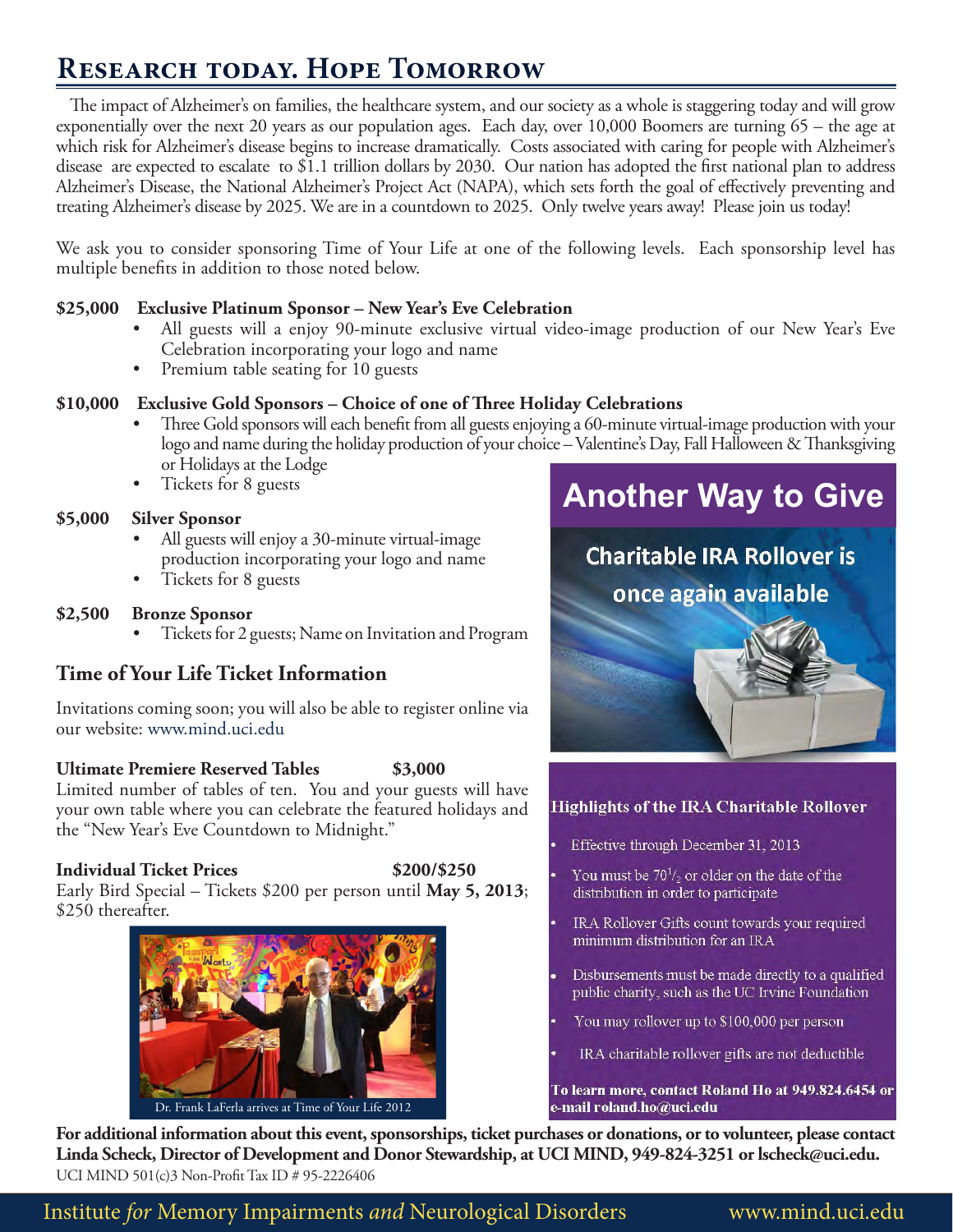

# **PEOPLE IN THE NEWS Highlighting Achievements at UCI MIND**

## **UCI MIND RESEARCHER HELPS ORGANIZE ONLY DOWN SYNDROME CONFERENCE**



Associate Professor

Jorge Busciglio, Ph.D., Associate Professor in the Department of Neurobiology and Behavior, is helping to organize the nation's only conference exclusively devoted to Down syndrome (DS) - Workshop on Down Syndrome: Molecular, Cellular and Behavioral Features and the Promise of Pharmacotherapies – to be held in Washington, D.C. this April. Dr. Busciglio will be presenting his team's latest findings on the role of energy deficits and oxidative stress in DS phenotypes at this conference, which provides a forum for scientists to share new discoveries, develop collaborations, and expand research related to cognition and pharmacotherapies in DS.

## **TWO RESEARCHERS HONORED WITH CARL W. COTMAN SCHOLAR AWARD**

Szofia Bullain, M.D., a fellow in Geriatric Neurology and clinical instructor in the Department of Neurology, and Emily Mitchell Sontag, Ph.D., post-doctoral scholar with the Department of Psychiatry and Human Behavior, were recognized with 2012 Carl W. Cotman Scholar Awards at the annual UCI MIND Holiday Reception this past December. Working with UCI MIND's Claudia Kawas, M.D., Dr. Bullain has been investigating cognitive impairment in the oldest old and recently published an article in the Archives of Neurology showing that difficulty performing activities like walking at age 90 and older greatly increases the odds of having dementia. A recipient of many honors, Dr. Sontag has focused on Huntington's disease (HD), specifically helping to develop new, promising targets for drug development. Notably, Dr. Sontag's work investigating the structure and formation of toxic fibrillar oligomers and their modulation by small molecules with protective potential in HD models was published in the recently released inaugural edition of the Journal of Huntington's Disease.



(L to R) Dr. Frank LaFerla, Dr. Emily Sontag, Dr. Szofia Bullain, and Dr. Carl Cotman

### DR. CARL COTMAN AWARDED NIH FUNDING TO STUDY BENEFITS OF EXERCISE IN MCI



Dr. Carl Cotman UCI MIND's Founding Director

In January 2013, Carl Cotman, Ph.D., founding director of UCI MIND, and Laura Baker, Ph.D., of the Wake Forest School of Medicine, received NIH funding to undertake the first clinical trial of exercise as an intervention in Mild Cognitive Impairment (MCI) as part of the Alzheimer's Disease Cooperative Study, a national consortium focused on developing treatments and diagnostic tools. The newly funded randomized, controlled trial is designed to investigate if supervised aerobic exercise can improve cognition, slow brain atrophy, or mitigate Alzheimer's pathology in older adults with MCI, a condition that often progresses to Alzheimer's disease. For more information about ADCS projects funded by the NIH, see http://www.nia.nih.gov/ newsroom/2013/01/nih-supported-alzheimers-studies-focus-innovative-treatments.

#### UCI MIND INVESTIGATORS TO PRESENT FINDINGS AT PRESTIGIOUS CONFERENCE

The 2013 Alzheimer's & Parkinson's Conference (AD/PD<sup>™</sup>) will take place in Florence, Italy from March 6 - 10, and will unite international medical professionals for a dynamic scientific program revealing cutting-edge research and discoveries in diagnosing, preventing and treating neurodegenerative diseases. Multiple members of UCI MIND, including Drs. Frank LaFerla, David Cribbs and Charles Glabe, will be attending and presenting their innovative research at the AD/PD Conference. By serving as both an Alzheimer's disease and Parkinson's disease conference, the AD/PD 2013 will offer attendees a greater variety of new data, a truly multi-disciplinary scientific agenda, and enhanced opportunities to network with leaders in the field of these distinct neurodegenerative diseases.



Dr. Charles Glabe, one of three UCI MIND presenters at the 2013 AD/PD Conference